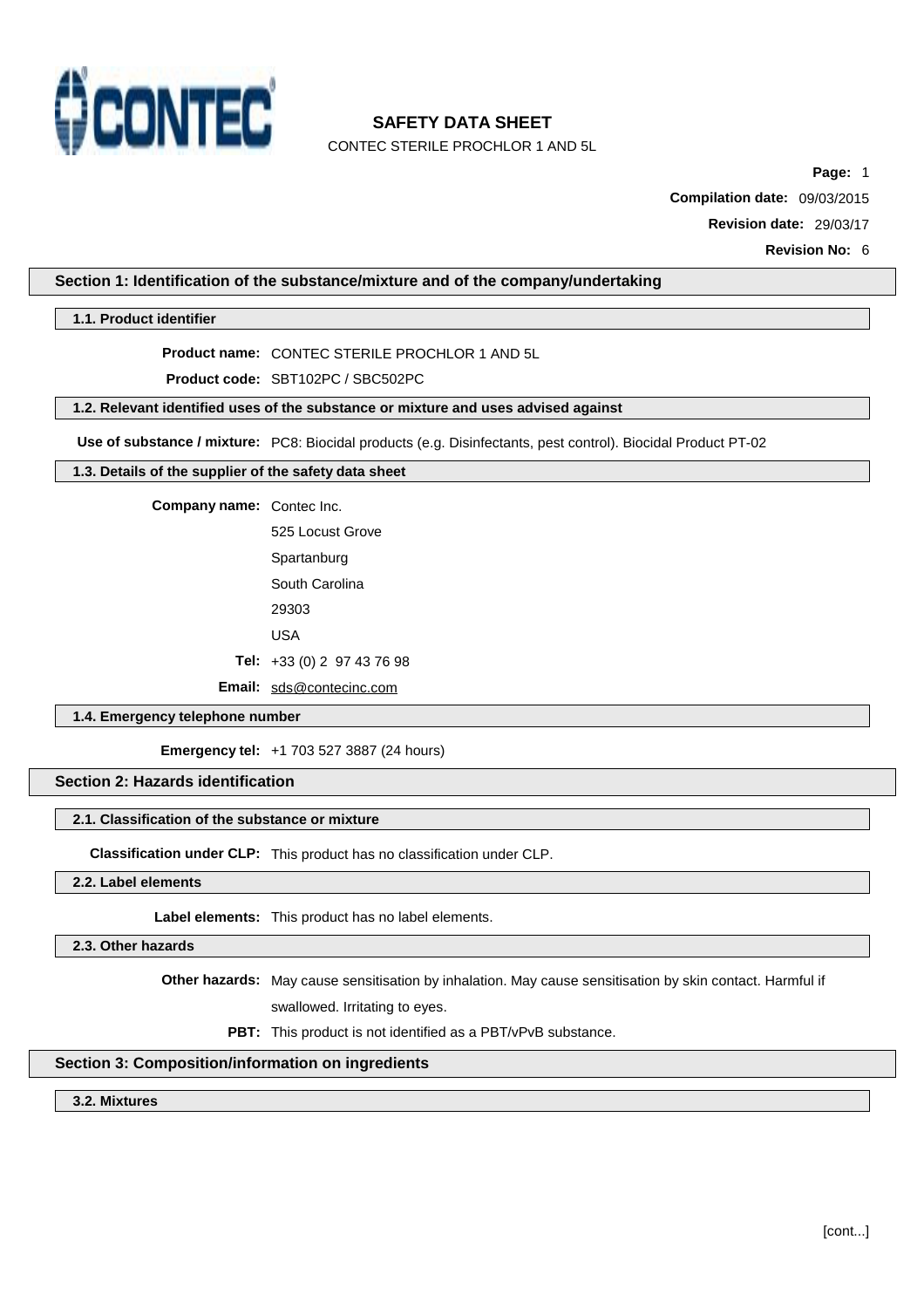## CONTEC STERILE PROCHLOR 1 AND 5L

**Page:** 2

#### **Hazardous ingredients:**

#### CALCIUM HYPOCHLORITE

| <b>EINECS</b> | CAS       | PBT/WEL | <b>CLP Classification</b>                                                      | Percent |
|---------------|-----------|---------|--------------------------------------------------------------------------------|---------|
| 231-908-7     | 7778-54-3 | -       | Ox. Sol. 2: H272; Acute Tox. 4: H302;<br>Skin Corr. 1B: H314; Aquatic Acute 1: | <1%     |
|               |           |         | H400: -: EUH031                                                                |         |

#### **Section 4: First aid measures**

## **4.1. Description of first aid measures**

**Skin contact:** Wash immediately with plenty of soap and water.

**Eye contact:** Bathe the eye with running water for 15 minutes. Consult a doctor.

**Ingestion:** Wash out mouth with water.

**Inhalation:** Move to fresh air in case of accidental inhalation of vapours. Consult a doctor.

#### **4.2. Most important symptoms and effects, both acute and delayed**

**Skin contact:** There may be mild irritation at the site of contact.

**Eye contact:** There may be irritation and redness.

**Ingestion:** There may be irritation of the throat.

**Inhalation:** No data available.

**4.3. Indication of any immediate medical attention and special treatment needed**

## **Immediate / special treatment:** Not applicable.

## **Section 5: Fire-fighting measures**

#### **5.1. Extinguishing media**

**Extinguishing media:** Dry chemical powder. Alcohol or polymer foam. Use water spray to cool containers.

## **5.2. Special hazards arising from the substance or mixture**

**Exposure hazards:** In combustion emits toxic fumes.

## **5.3. Advice for fire-fighters**

**Advice for fire-fighters:** Wear self-contained breathing apparatus. Wear protective clothing to prevent contact with

skin and eyes.

## **Section 6: Accidental release measures**

### **6.1. Personal precautions, protective equipment and emergency procedures**

**Personal precautions:** Refer to section 8 of SDS for personal protection details. Turn leaking containers leak-side up

to prevent the escape of liquid.

#### **6.2. Environmental precautions**

**Environmental precautions:** Do not discharge into drains or rivers. Contain the spillage using bunding.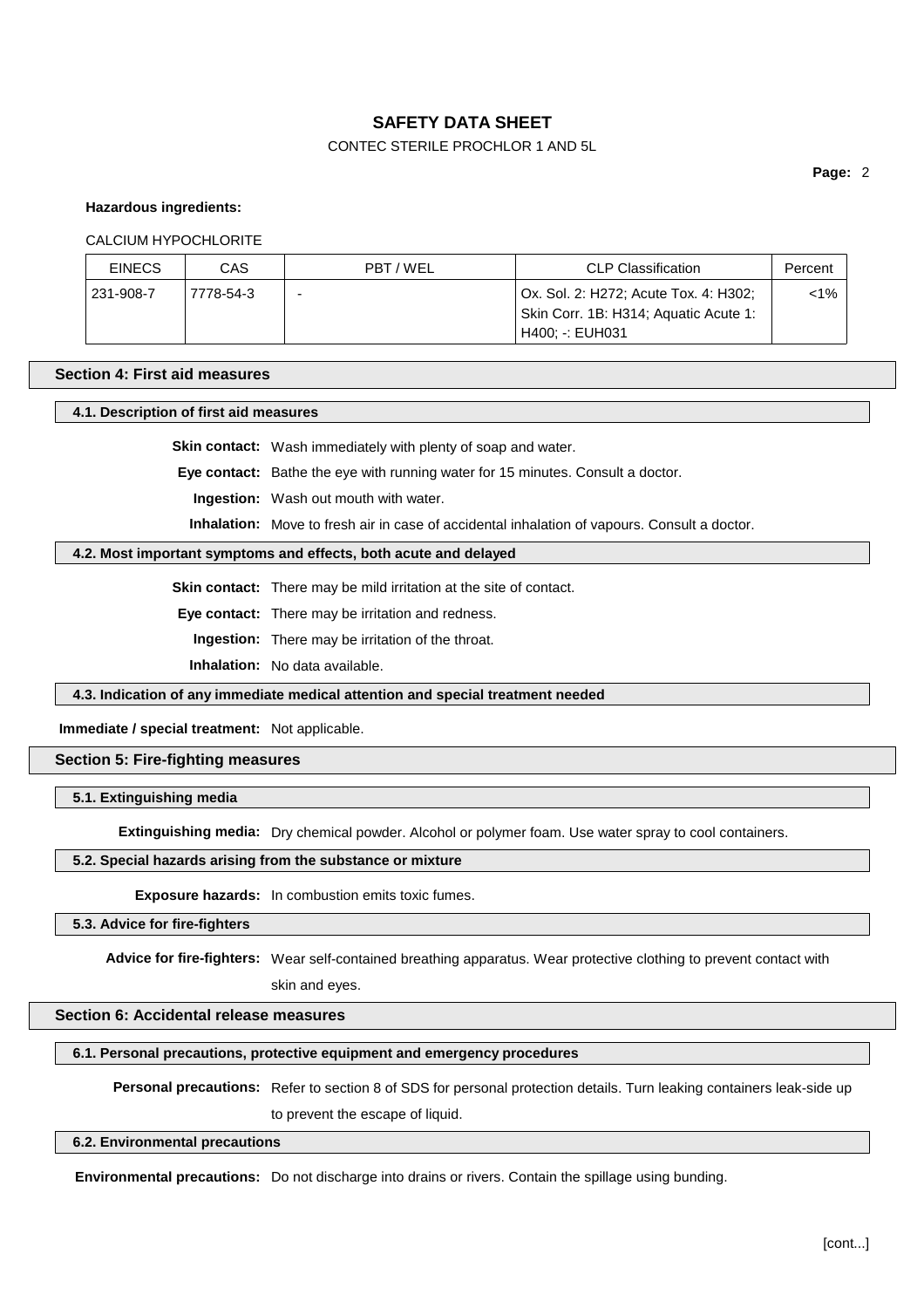## CONTEC STERILE PROCHLOR 1 AND 5L

### **6.3. Methods and material for containment and cleaning up**

**Clean-up procedures:** Absorb into dry earth or sand. Transfer to a closable, labelled salvage container for disposal by an appropriate method.

#### **6.4. Reference to other sections**

**Reference to other sections:** Refer to section 8 of SDS.

## **Section 7: Handling and storage**

#### **7.1. Precautions for safe handling**

**Handling requirements:** Ensure there is sufficient ventilation of the area.

#### **7.2. Conditions for safe storage, including any incompatibilities**

**Storage conditions:** Store in a cool, well ventilated area. Keep container tightly closed. Keep away from sources

of ignition. Keep away from direct sunlight. Do not freeze. Store below 40°C.

**Suitable packaging:** Must only be kept in original packaging.

**7.3. Specific end use(s)**

**Specific end use(s):** No data available.

## **Section 8: Exposure controls/personal protection**

#### **8.1. Control parameters**

**Workplace exposure limits:** No data available.

#### **DNEL/PNEC Values**

**DNEL / PNEC** No data available.

#### **8.2. Exposure controls**

**Engineering measures:** Ensure there is sufficient ventilation of the area. **Respiratory protection:** Use an EN149 approved respirator if irritation or other sypmtoms are experienced. **Hand protection:** Nitrile gloves. Rubber gloves. **Eye protection:** Safety glasses. Ensure eye bath is to hand. **Skin protection:** Protective clothing.

## **Section 9: Physical and chemical properties**

#### **9.1. Information on basic physical and chemical properties**

| <b>State: Liquid</b>                                 |                                    |                                                   |                               |
|------------------------------------------------------|------------------------------------|---------------------------------------------------|-------------------------------|
|                                                      | <b>Colour: Colourless</b>          |                                                   |                               |
|                                                      | <b>Odour:</b> Characteristic odour |                                                   |                               |
| <b>Boiling point/range °C:</b> No data available.    |                                    | <b>Melting point/range °C:</b> No data available. |                               |
| <b>Flammability limits %: lower:</b> Not applicable. |                                    |                                                   | <b>upper:</b> Not applicable. |
| Flash point <sup>°</sup> C: Not applicable.          |                                    | Part.coeff. n-octanol/water: No data available.   |                               |
| Autoflammability°C: No data available.               |                                    | Vapour pressure: No data available.               |                               |
| <b>Relative density:</b> No data available.          |                                    |                                                   |                               |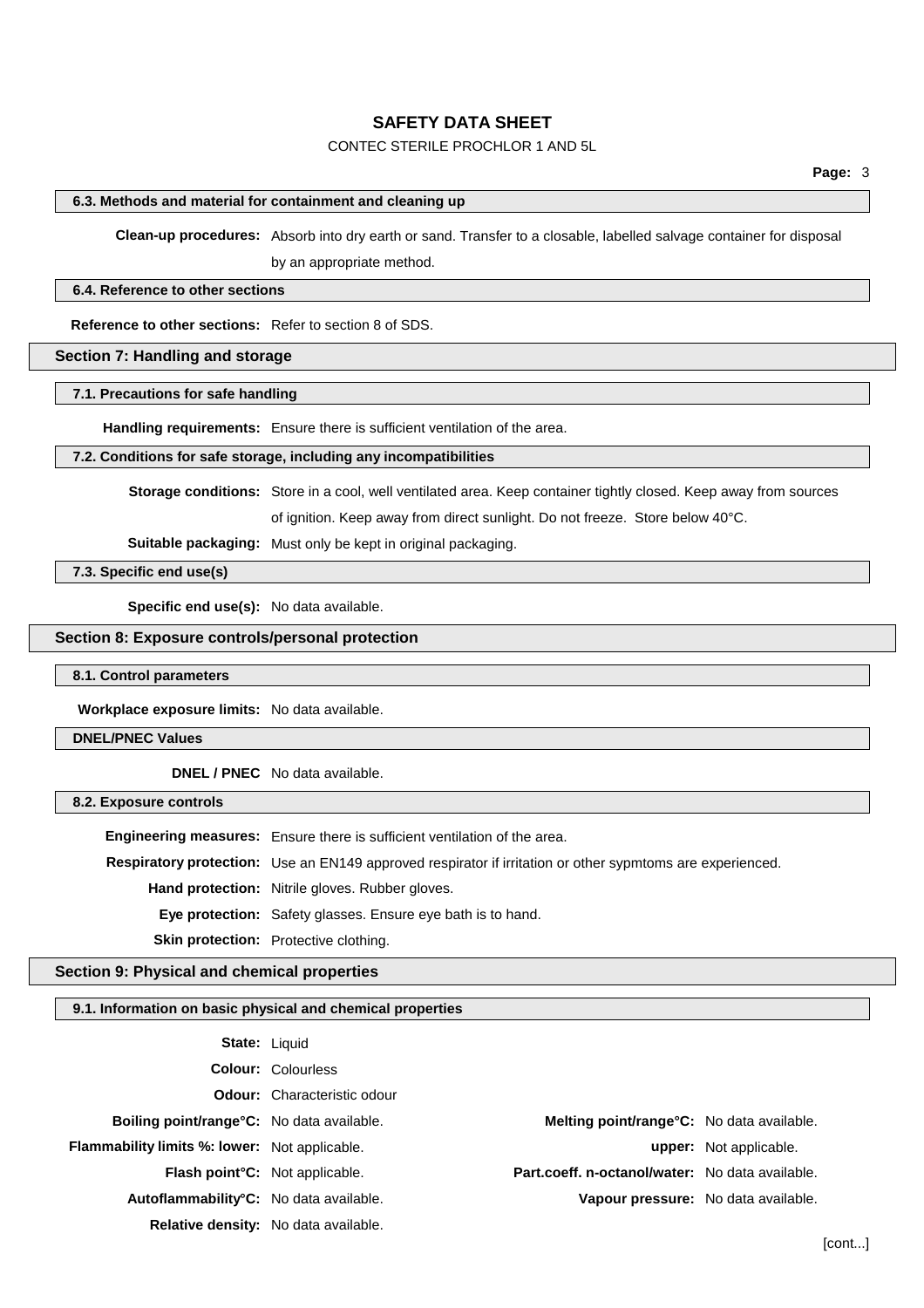## CONTEC STERILE PROCHLOR 1 AND 5L

**Page:** 4

**pH:** 4

**VOC g/l:** No data available.

**9.2. Other information**

**Other information:** No data available.

### **Section 10: Stability and reactivity**

**10.1. Reactivity**

**Reactivity:** Stable under recommended transport or storage conditions.

**10.2. Chemical stability**

**Chemical stability:** Stable under normal conditions.

## **10.3. Possibility of hazardous reactions**

**Hazardous reactions:** Hazardous reactions will not occur under normal transport or storage conditions.

Decomposition may occur on exposure to conditions or materials listed below.

## **10.4. Conditions to avoid**

**Conditions to avoid:** Heat. Sources of ignition. Flames.

## **10.5. Incompatible materials**

**Materials to avoid:** Strong oxidising agents. Strong acids.

## **10.6. Hazardous decomposition products**

**Haz. decomp. products:** In combustion emits toxic fumes.

## **Section 11: Toxicological information**

## **11.1. Information on toxicological effects**

### **Hazardous ingredients:**

### **CALCIUM HYPOCHLORITE**

| OR<br>∽∧ پ<br>850<br>ma/ka<br>LD50<br>$\sim$<br>. |
|---------------------------------------------------|
|---------------------------------------------------|

**Toxicity values:** No data available.

**Symptoms / routes of exposure**

**Skin contact:** There may be mild irritation at the site of contact.

**Eye contact:** There may be irritation and redness.

**Ingestion:** There may be irritation of the throat.

**Inhalation:** No data available.

## **Section 12: Ecological information**

### **12.1. Toxicity**

**Ecotoxicity values:** No data available.